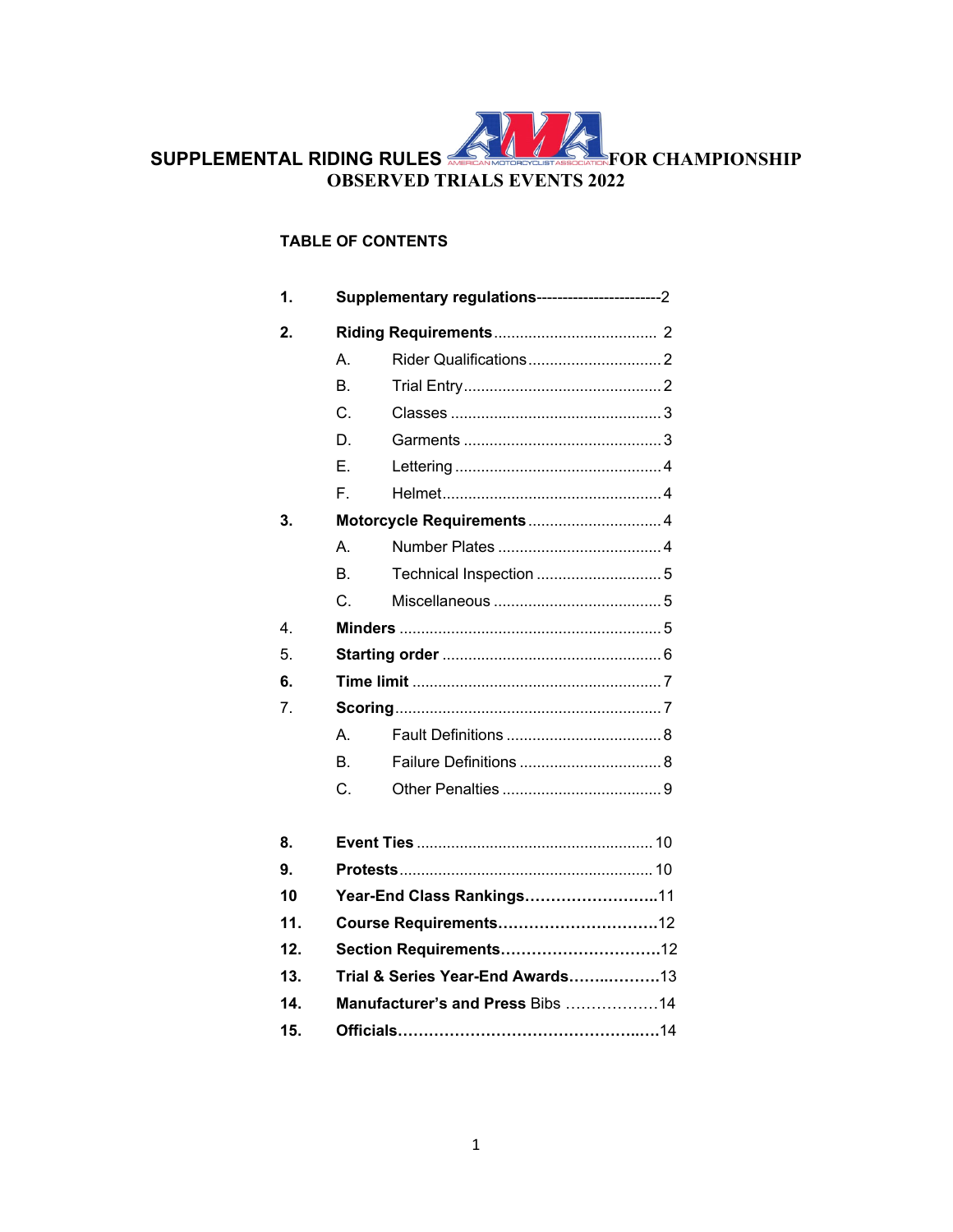# **1. SUPPLEMENTARY REGULATIONS**

**A.** Supplementary regulations are special rules or requirements that will be in force for a trial. The AMA/NATC Supplemental Riding Rules and the supplementary regulations, together, inform the Rider of everything needed to know to compete. Riders meetings may be used to transmit the information contained in the supplementary regulations. The number of observed Sections and loops and the start time must be announced in the supplementary regulations. Supplementary Regulations must be posted in a location visible for all riders before the first rider goes out.

## **2. RIDER REQUIREMENTS**

### **A. Rider Qualifications:**

- 1. Riders must be 10 years of age or older, and of Advanced or Expert caliber. Riders of lesser skill shall ride only the Clubman class. Novice or Beginner Riders shall not enter.
- 2. The Entry Secretary may request a résumé of any Rider's experience and can refuse entry if the Rider is not qualified. In addition, the Sporting Steward or Trials Master may, at the discretion of either, disqualify a Rider who either determines is not qualified to ride a particular class.
- 3. To enter either the Mens or Womens "Top Class" (Mens Pro or Womens Pro) a rider must make application to and be approved by the AMA Trials Commission. (see info at www.mototrials.com/top class application) Upon receiving their "Top Class" credential the rider may then enter their credentialed class.
- 4. The "wheels-in" (riding or test riding any part of any section being setup for use in the National) set-up crew is forbidden from riding or minding the trial they worked on.
- 5. Any individual who rides a Section intended for use in a National Trial is not allowed to participate in that competition.

### **B. Trial Entry:**

- 1. Trial Pre entry is available on-line and all on-line entries must be filed at least two weeks prior to Trial date. Otherwise, on-site signup will be available.
- 2. Riders must be able to present a current AMA membership card or prove valid AMA membership if requested at each Trial.
- 3 To enter either the Mens Pro or Womens Pro Class a rider must be credentialed see A Rider Qualifications Item 3
- 3. Riders and Minders Online entry: a) pre-entered riders will pay \$80.00 per day b) preentered Minder will pay \$40.00 per day.
- 4. Riders and Minders On site entry: a) Any Rider entering the Friday before the trial who has not pre-entered will pay a \$100 per day entry fee. b) Any Rider entering the day of the Trial who has not pre-entered will pay a \$150 per day entry fee. Minders not pre-entered will pay an \$80-per-day entry fee.
- 5. All NATC entries are non-refundable, except in the case of a severe injury that prevents a competitor from being able to ride. There are no refunds of Minder entries. All exceptions are at the discretion of the Entry Secretary.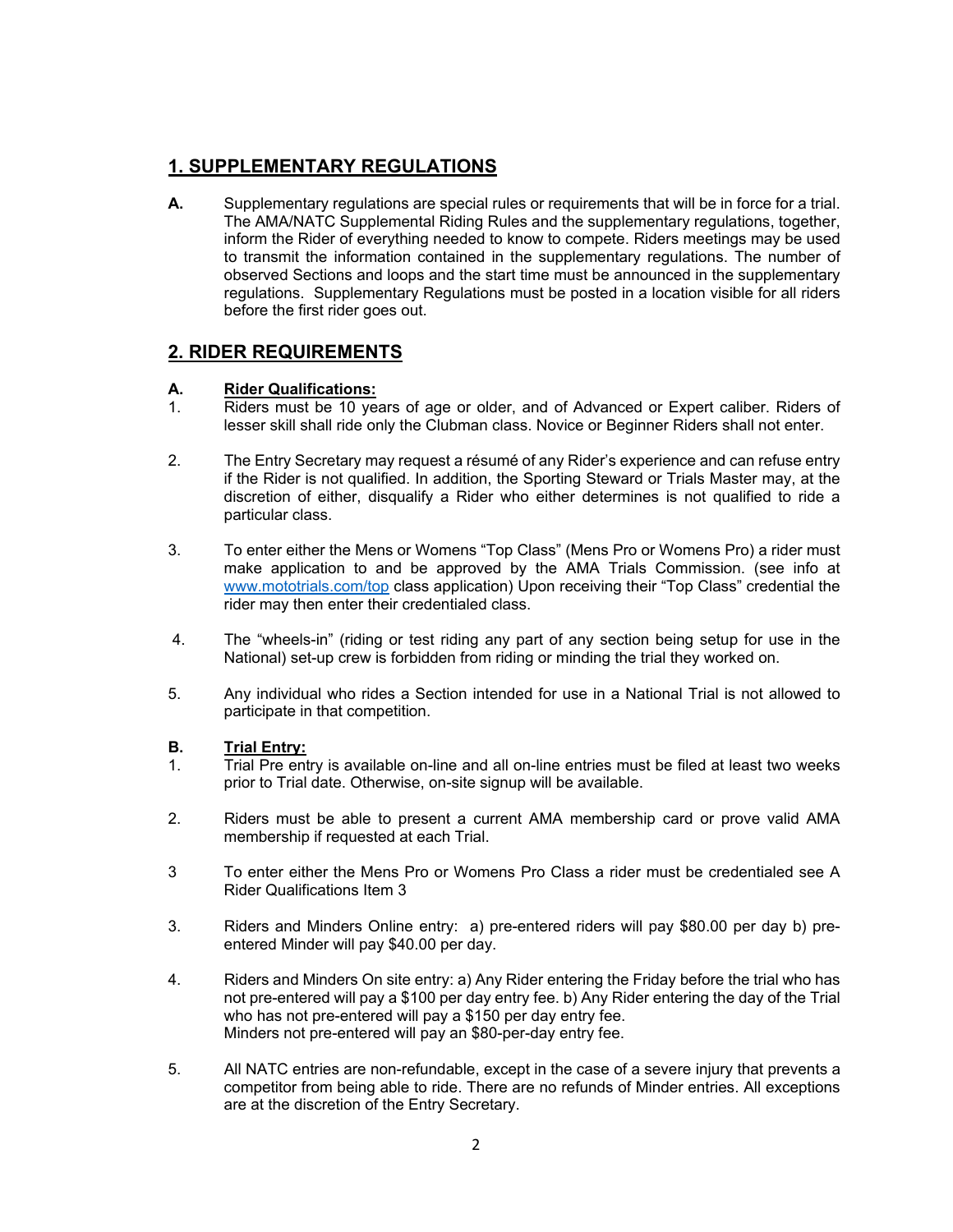### **C. Classes:**

- 1. Series championships are open to all classes. (See Sections 10)
- 2. The Pro class is the most prestigious and difficult class in which to compete.
- 3. The Expert classes are a transition between the Pro class and the Support classes. The Junior Expert Class (J-EX), 125 cc maximum, is open to Riders of ability suitable for riding the Expert line, and of 10-18-years of age on January 1 of the current year.
- 4. The Expert Sportsman (ES), Women's Pro (PRO) and Senior Expert Sportsman (SRX) classes are designed to be additional transition classes.
- 5. The Jr Expert Sportsman (J-ES) class is an Expert Sportsman (ES) Class that is open to any Rider 10**-**18 years of age on January 1st of the current year.
- 6. The Junior Support (J-SP) class is a support class open to any Rider 10-18 years of age on January 1 of the current year.
- 7. The Sportsman (SP) class is a support class open to Riders at least 10 years of age on January 1 of the current year.
- 8. The Women's (WO) class is a support class open to any female Rider who is at least 10 years of age on January 1 of the current year.
- 9. The Senior (SR) classes are support classes open to any Rider who meets the minimum and maximum age requirement for that class on January 1 of the current year. All classes shall be offered at all Nationals. The classes are: SR-40 (40-49), SR-50 (50-59), SR-60 (60-69), SR-70 (70+).
- 10. Clubman (CM) is a class that rides the Clubman line, an easier line than support classes. The Clubwoman (CW), Senior Clubman (SRC) (40+), and Senior SR-75 ride the Clubman line. (See AMA Rule book for difficulty description, Chapter 2, 10, item 1-D)
- 11. The Junior Clubman class (J-CM), 125cc maximum, is open to any Rider 10-14 years of age on January 1<sup>st</sup> of the current year and rides the clubman line
- 12. Twin Shock (TS) is a class open to any Rider who rides the Clubman line.
- 13. A Rider may change classes only once in a season, and the new class must use a different line. This rule does not apply to the Twin Shock class.
- 14. Next Gen Youth classes will ride special Sections with four (4) different skill levels. There will be no series rankings.
- 15. Exhibition Class is a non-competition class (no points or awards are earned) The rider must display the color number plate of the class they will ride. The rider must also qualify in age or motorcycle displacement designated for classes restricted because of age and/or Motorcycle displacement. The rider will be treated like every other rider at the event with all the rules that apply. No rider can display the number plate color of the Pro class or ride the "Pro line" unless first obtaining a Top-Class Credential.

#### **D. Garments:**

1. It is the responsibility of the Rider to provide and wear a suitable riding garment properly lettered with the Rider's last name printed on the back, as described below. Any suitable material or configuration consistent with motorcycle competition is permitted. Long sleeve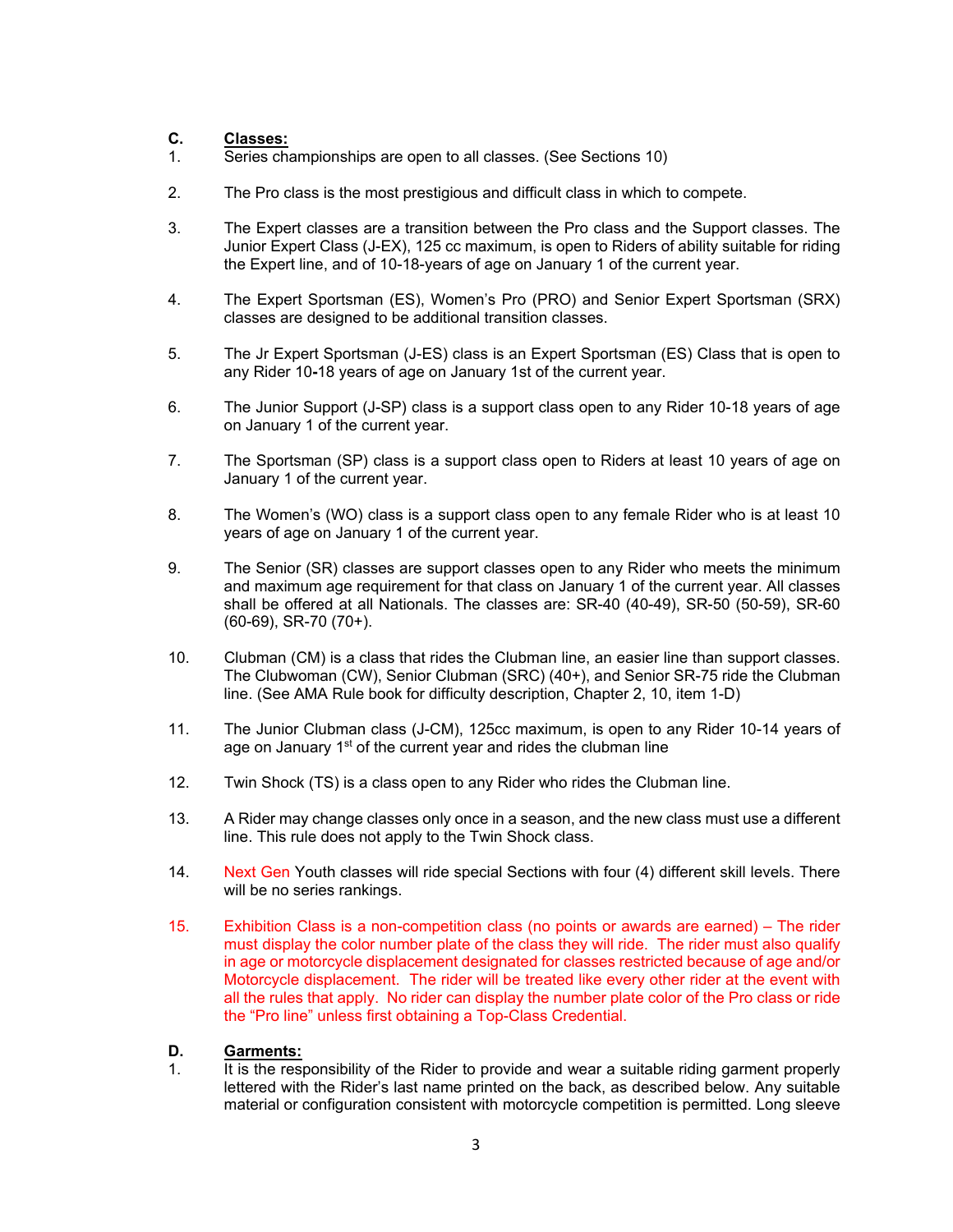jerseys are recommended, three-inch-minimum short sleeves are legal. All configurations are subject to scrutiny by the Official Starter and Technical Inspector. Back protection is highly recommended.

### **E. Lettering:**

- 1. Any permanent type material is acceptable, such as (but not limited to) vinyl iron-on, direct silk screen, sew-on cloth, leather, and embroidery. Lettering must be legible.
- 2. Color must provide proper contrast to jersey/shirt.
- 3. The Rider's last name must be placed on the back. The top of the letters must be approximately two inches below the collar in back.
- 4. Letters must be one-inch minimum height, width of letter proportional to height, and the thickness of lines making up letters being one-quarter inch minimum.

### **F. Helmet:**

1. A helmet that meets AMA or FIM approval is required to be worn by the rider when the rider is in a section as well as whenever operating a motorcycle at a Trials site.

## **3. MOTORCYCLE REQUIREMENTS**

#### **A. Number Plates:**

Motorcycles must be equipped with a plainly visible, professional quality number plate. The plate must be fixed to the front of the motorcycle and contain the Rider's name and home state in letters a minimum of one-half-inch in height. The plate background colors / class designation colors in two-inch letters are as follows:

| <b>CLASS NAME - NUMBER PLATE</b><br><b>ABBREVIATION</b> | <b>NUMBER PLATE</b><br><b>BACKGROUND COLOR</b>                  | <b>NUMBER</b><br><b>PLATE</b><br><b>LETTERING</b> |
|---------------------------------------------------------|-----------------------------------------------------------------|---------------------------------------------------|
| Professional - PRO and number assigned                  | <b>Black</b>                                                    | White                                             |
| during credentialing process                            |                                                                 |                                                   |
| Expert – EX                                             | Red                                                             | White                                             |
| Junior Expert - J-EX (Age 10-18)                        | Red                                                             | White                                             |
| Expert Sportsman - ES                                   | Blue                                                            | White                                             |
| Senior Expert Sportsman - SRX (40-+)                    | Blue                                                            | White                                             |
| Junior Expert Sportsman - J-ES (Age 10-18)              | <b>Blue</b>                                                     | White                                             |
| Women's Pro - PRO and number assigned                   | Blue                                                            | White                                             |
| during credentialing process                            |                                                                 |                                                   |
| Women's - WO                                            | White                                                           | <b>Black</b>                                      |
| Support Sportsman - SP                                  | White                                                           | <b>Black</b>                                      |
| Junior Support - J-SP (Age 10-18)                       | White                                                           | <b>Black</b>                                      |
| Support - SR-40, 50, 60, 70+                            | White                                                           | <b>Black</b>                                      |
| Twin Shock - TS                                         | Green                                                           | White                                             |
| Clubman - CM                                            | Green                                                           | White                                             |
| Senior Clubman - SRC (40-+)                             | Green                                                           | White                                             |
| Clubwoman - CW                                          | Green                                                           | White                                             |
| SR-75 (Clubman Line)                                    | Green                                                           | White                                             |
|                                                         | Green                                                           | White                                             |
| Junior Clubman - J-CM (Age 10-14)                       |                                                                 |                                                   |
| Exhibition - EXB                                        | (Any Class refer to Color Plate & Lettering requirements above) |                                                   |

 Only the previous year's class ranking may be displayed for Riders competing in the same class in which ranking was earned (minimum two inches high).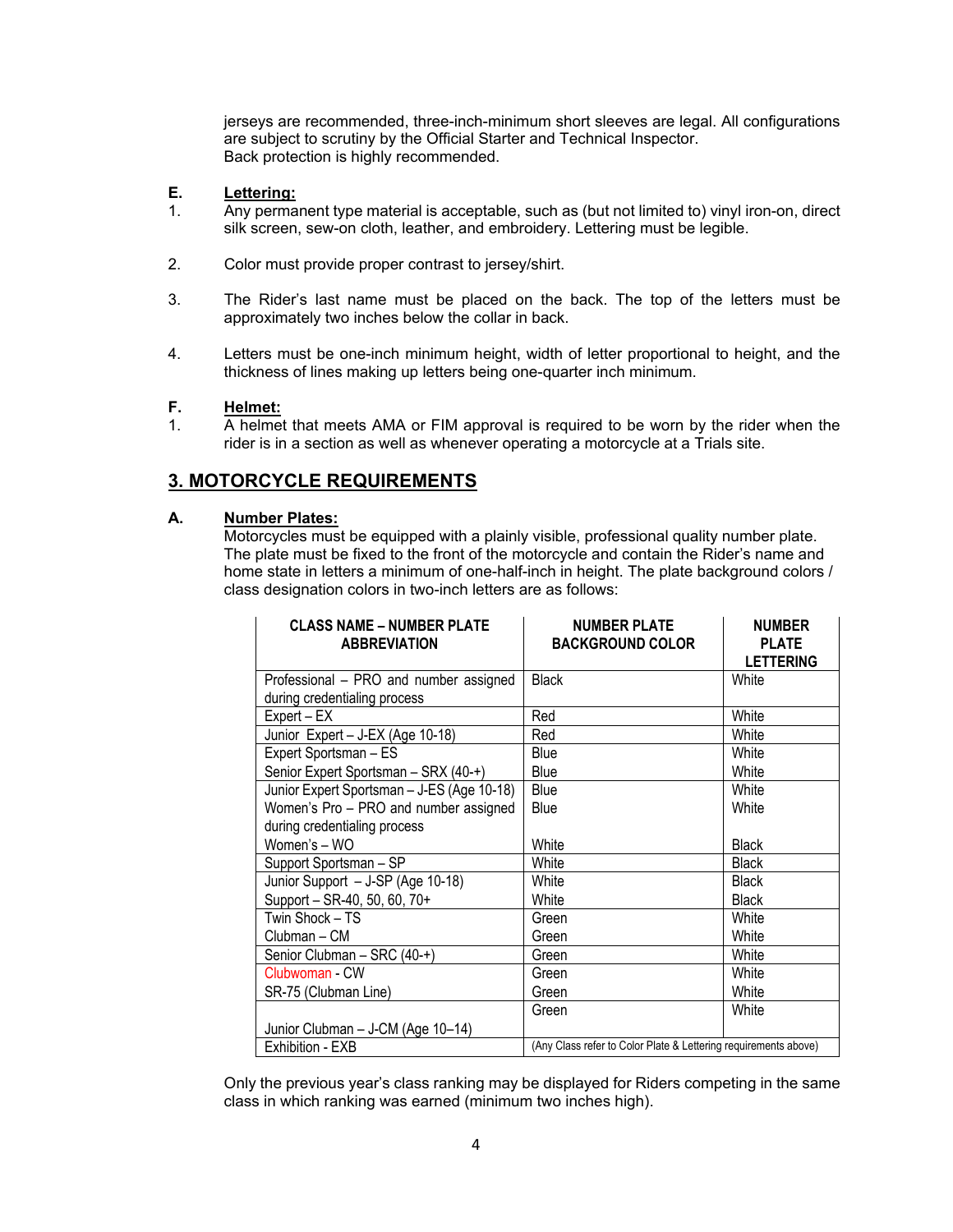## **B. Technical Inspection:**

- 1. Inspection of the motorcycle is part of the entry requirements.
- 2. The technical inspection must confirm that the following are present for each participant's and minder's motorcycle before being allowed to start:

| REF. | <b>TECHNICAL INSPECTION ITEM</b>                                                                            |  |  |  |  |  |
|------|-------------------------------------------------------------------------------------------------------------|--|--|--|--|--|
| А.   | Front and rear brakes.                                                                                      |  |  |  |  |  |
| В.   | No broken parts (for example: ball end levers must be intact                                                |  |  |  |  |  |
| C.   | Handlebar-mounted Wrist tether-type motor-killing device.                                                   |  |  |  |  |  |
| D.   | Approved motorcycle-type helmet (see item 2. F.1.) and required riding apparel.                             |  |  |  |  |  |
| Е.   | All motorcycles must not emit a sound exceeding 88 dB (A) measured at 50 feet or 96 dB (A) at               |  |  |  |  |  |
|      | 20 inches.                                                                                                  |  |  |  |  |  |
| F.   | Approved spark arrestors may be required in some locations.                                                 |  |  |  |  |  |
| G    | Front brake disc guard installed.                                                                           |  |  |  |  |  |
| H.   | A $(\frac{1}{4})$ " minimum thickness) pad must be installed to cover the handlebar cross-brace or mounting |  |  |  |  |  |
|      | plate.                                                                                                      |  |  |  |  |  |
|      | TS-Class: Twin Shock design, air-cooled engine, drum brakes, no hydraulics (except                          |  |  |  |  |  |
|      | suspension)                                                                                                 |  |  |  |  |  |
|      | For the Professional class the Technical Inspector will record the VIN number of each                       |  |  |  |  |  |

3. For the Professional class, the Technical Inspector will record the VIN number of each motorcycle**.** If a new motorcycle is to be used on a second day, the new motorcycle must go through technical inspection to have the VIN number recorded. Random checks for proper VIN number will occur on-course. Failure to comply will result in disqualification of the Rider.

### **C. Miscellaneous:**

- 1. Trials are run without regard to engine displacement, except the 125cc Expert Class, which shall have a maximum displacement of 125cc.
- 2. All motorcycles must be rear-wheel-drive only and use trials universal type tires that are commercially available to the public and meet FIM specifications.
- 3. The same motorcycle must be ridden throughout the Trial. (See 3. B.3.)
- 4. Participants are solely responsible for the condition and function of their motorcycles and personal riding equipment.
- 5. The American Motorcyclist Association, North American Trials Council, and the Trial Organizer do not verify the condition of vehicles, clothing, or other riding gear and accessories used in AMA-sanctioned amateur competition.

# **4. MINDERS.**

- 1. A Green bib will be issued at sign-up to each registered Minder. The bib should be returned by the Rider or Minder when turning in the Rider's 3rd loop scorecard on the final day of the Trial. Failure to return the Minder bib by the end of the competition can result in a DNF for the Rider. The Rider will be fined \$50 if the Minder's bib is returned intentionally defaced. A defaced bib will be retired.
- 2. Only one Minder is allowed for each Rider.
- 3. A entry fee is required for each Minder. (See 2.B.4)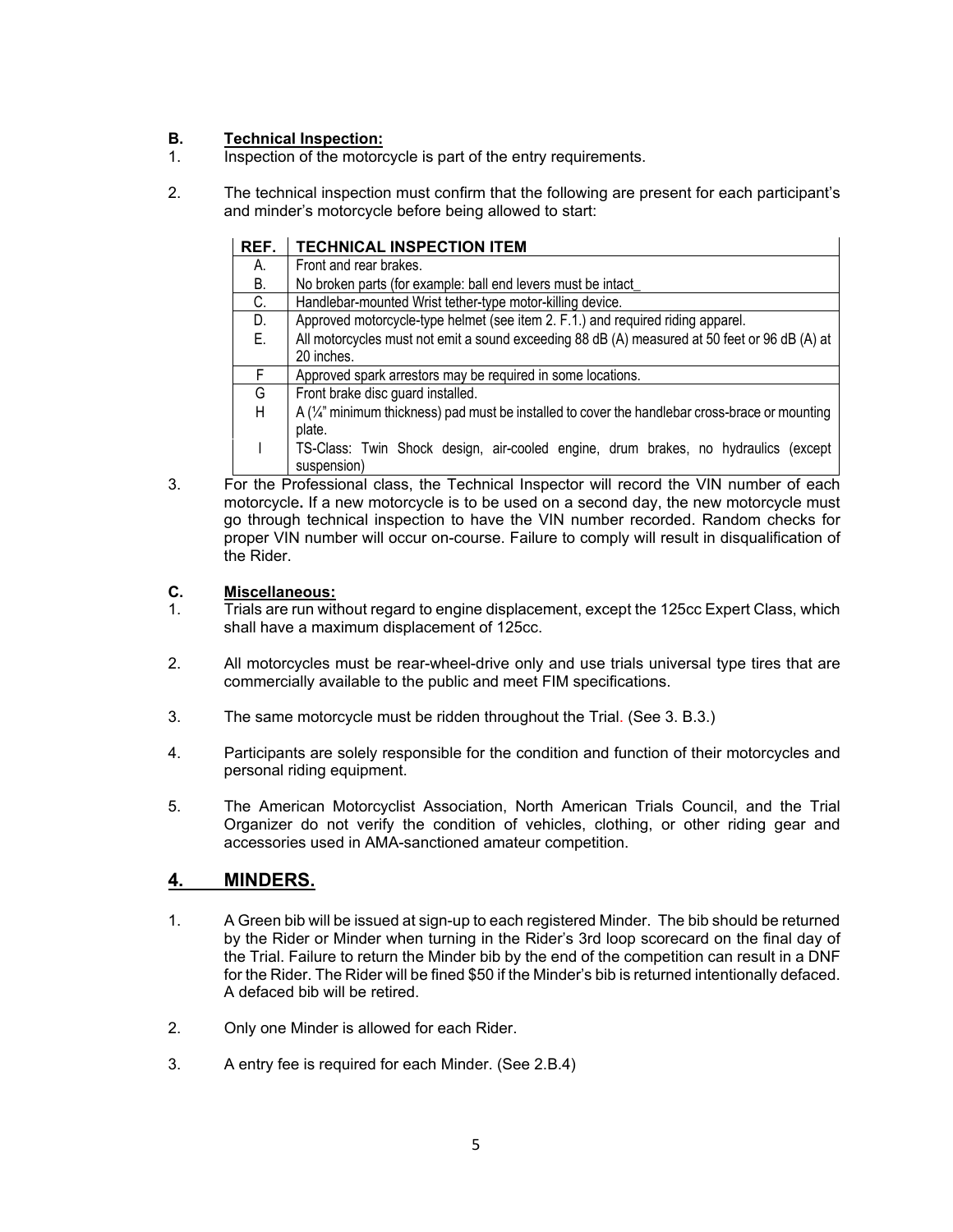- 4. A Minder must be able to present a current AMA membership card or prove valid AMA membership if requested at each Trial.
- 5. A Minder's motorcycle must meet the same requirements as a participant's motorcycle and pass technical inspection. (See Section 3. B. 2.).
- 6. A Minder must sign all required release forms and wear approved riding apparel and wear the minder bib on their person during competition. (Name on the back of their jersey is optional)
- 7. A Minder must abide by all applicable rules. Minders are only allowed in the Sections when their Riders are attempting a Section or as otherwise allowed by the Observer. Any penalty assigned by an observer to a minder will be added to their riders score.
- 8. Approved motorcycle-type helmets (as listed in item 2. F.1.) are required to be worn by the Minders (and assisting minders) while the Minder is in the Section as well as whenever the minder is operating a motorcycle at a Trials site.
- 9. Minders or other competitors may assist other Minders, with approval from the observer.
- 10. A Minders must have a yellow number plate on the Minder's motorcycle with the Minder's Rider's name and the word "Minder" or "M" in black lettering.
- 11. A Minder is not permitted to move any objects within the Sections, and cannot provide a foot berm, foot kicker, or any other direct means of helping within a Section and cannot reinforce an obstacle within the Section. (See 7. C.12.)
- 12. A Minder is not permitted to influence Observers or protest a call. (See 7. C.12) and (9. 5.)
- 13. The Trial-Master of each event can, for cause, deny issuance of a minder bib and furthermore can remove the bib from use.
- 14. For reference, bibs issued to event officials will be blue in color.

## **5. STARTING ORDER**

- **A**. Riders leave for their first Sections on one-minute intervals in a random order chosen by a drawing.
- **B.** The Clubman line will start the Trial, followed by, in order, Support, Expert Sportsman, Expert, and Pro Riders.
- **C.** Late entries shall start one minute before or within their class, as determined by the Scoring Steward.
- **D.** In all Sections, two start lines will be formed—one for the Pro class and one for all other classes. Separate entrance gates can be used, where practical. Section attempts will alternate between the Pro class and all other classes.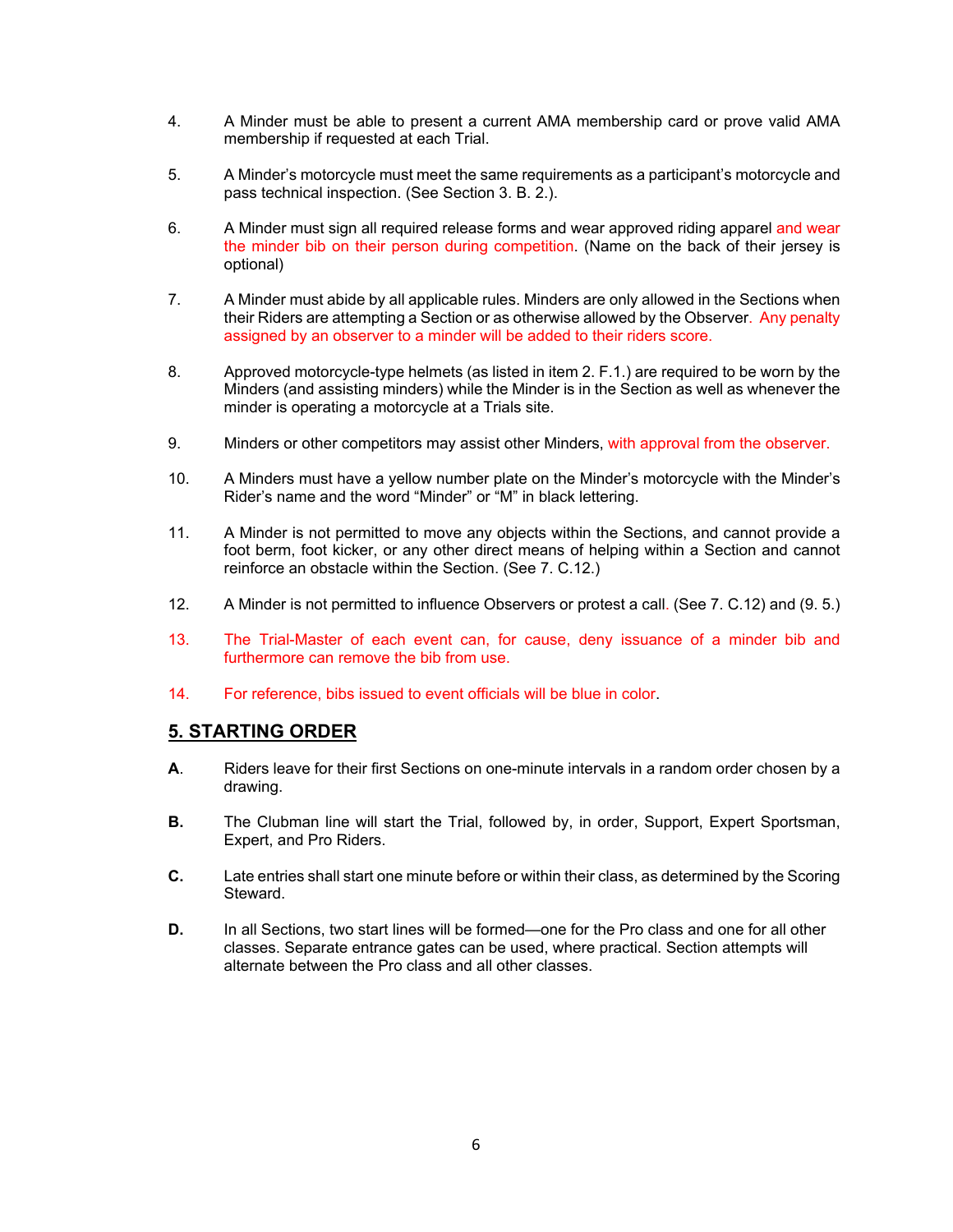## **6. TIME LIMIT**

- **A**. The start time for all National Trials will be 9:00 a.m., local time. The time limit for each Rider to complete the course will be seven hours, except the Trial Master may adjust for more time when coordinated with the Sporting Steward and the Scoring Steward. There is no mechanism for extended time once the Trial is started. The start and finish Sections will be time checks. After the time limit, the Rider may arrive late, but penalty points will be added for arrival at the finish check after scheduled time at the rate of one half-point per minute. Any Rider turning in a scorecard later than 30 minutes after the Rider's scheduled time shall be disqualified. (See 7.C.11 for pro first loop time limit).
- **B.** Official time must be kept by a digital clock so that a Rider's finish time includes all of the finishing minute. For example, if a finishing time is 4:31 p.m., that minute holds until the digital clock reads 4:32. The final time control, clearly marked and well visible, shall be located just after the final Section. An official at the final time control shall mark each Rider's finishing time on the Rider's scorecard. To obtain the final score, points lost on time and points lost on observation are added.

## **7. SCORING**

The Checking Officials (Observers) at each Observed Section must be stationed so the entire Section is plainly visible. When more than one Observer is required, penalties will be called to the Observer at the end of the Section. To ensure consistency of scoring, Observers shall not be changed during the Trial. The Observer shall show a raised, balled fist and announce "Rider" in a loud voice to authorize a Rider to start riding the Section.

Scoring shall start when the motorcycle's front axle passes between the Start markers and stop when the front axle passes between the End markers. The Observer will use a stopwatch and whistle to administer the Rider's 90-second time limit to ride the Section. The Observer will blow the whistle and start the clock when the front axle passes through the start gate. The Observer will blow the whistle a final time at 90 seconds if the Rider has not exited the Section, or at any time the Rider records a Failure (5 points).

Any Course Official, including a Section Head Observer, has the authority to close a Section or part of the loop for unforeseen reasons, such as natural disasters or Rider injury. In cases when part of the field has ridden a Section before it has been closed, scores for those rides will be deleted. Once closed, the Section shall remain closed for the rest of the Trial and the Scoring Steward and Clerk-of-the-Course must be notified immediately.

| <b>ERRORS</b>                | <b>PENALTY</b> |
|------------------------------|----------------|
| 0 Faults                     | 0 Points       |
| 1 Fault                      | 1 Point        |
| 2 Faults                     | 2 Points       |
| More than 2 Faults           | 3 Points       |
| Failure                      | 5 Points       |
| Missing a Section (no punch) | 10 Points      |

Scoring will be based on the system as follows: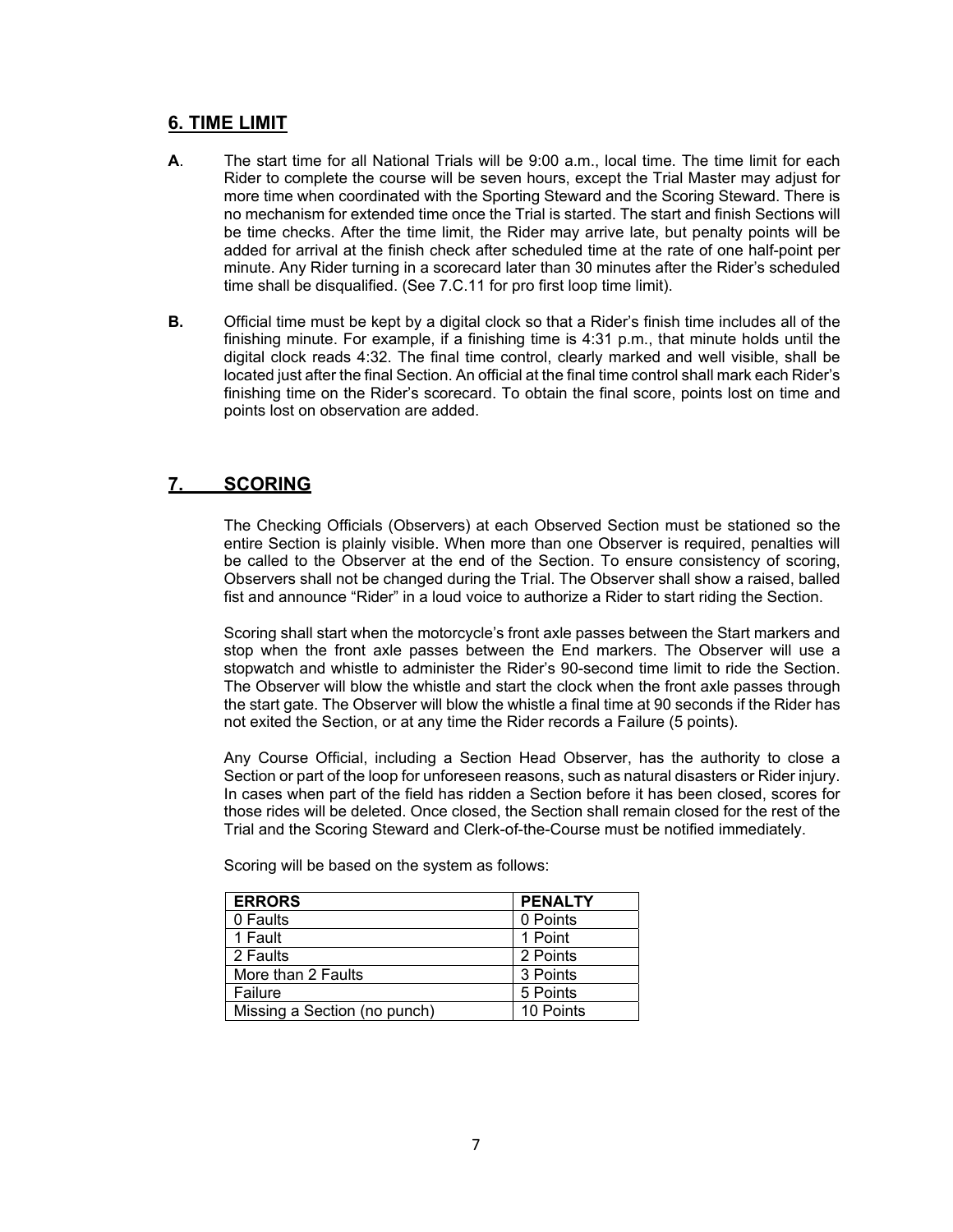### **A. Fault Definitions:**

- 1. Footing: any contact providing support between any part of the Rider's body or motorcycle (exceptions: tires, foot pegs, or skid plate) with the ground or an obstacle (tree, rock, etc.). Footing can occur either inside or outside the Section boundaries. For tires outside the boundary, refer to 7. B.15. Note that 'toe dabs' will be counted as footing.
- 2. Foot rotation counts as one point.
- 3. Sliding a foot counts as three points.
- 4. Both feet placed on the ground simultaneously counts as two points.

### **B. Failure Definitions:**

- 1. The motorcycle moving backwards, with or without the Rider footing.
- 2. Any displacement, breaking, or knocking down of markers by direct contact of the motorcycle or Rider requiring that the marker be reset to its original position is a Failure. Touching a boundary is not a Failure.
- 3. The Rider dismounts from the motorcycle and has both feet on the ground on the same side of the motorcycle, or if both the Rider's legs are behind the motorcycle's rear tire with both feet on the ground.
- 4. The Rider removes their hand from the handlebar and uses their hand to reposition the motorcycle or perform mechanical adjustments to the motorcycle when footing while stationary.
- 5. The Rider does not complete a Section within the 90 seconds allowed.
- 6 The Rider receives deliberate outside assistance.
- 7. The Rider or Minder changes the condition of a Section while not riding the Section. (See 7. C.12. & 4.11)
- 8. The Rider begins a Section attempt without the Observer's acknowledgment. The Observer shall show a raised, balled fist and announce "Rider" in a loud voice to authorize a Rider to start riding the Section.
- 9. The engine stops while footing or while any other part of the motorcycle, except for the tires, is used for support**,** without forward motion. The motorcycle must be moving forward while footing with a dead engine to avoid a 5-point score.
- 10. The handlebar touches the ground, and the motorcycle is more than 45-degrees from vertical.
- 11. The motorcycle does a complete loop in a Section—crossing both its own tracks with both wheels.
- 12. The Rider fails to pass through all the gates for the Rider's class
- 13. The front wheel must precede the back wheel when passing through the gates.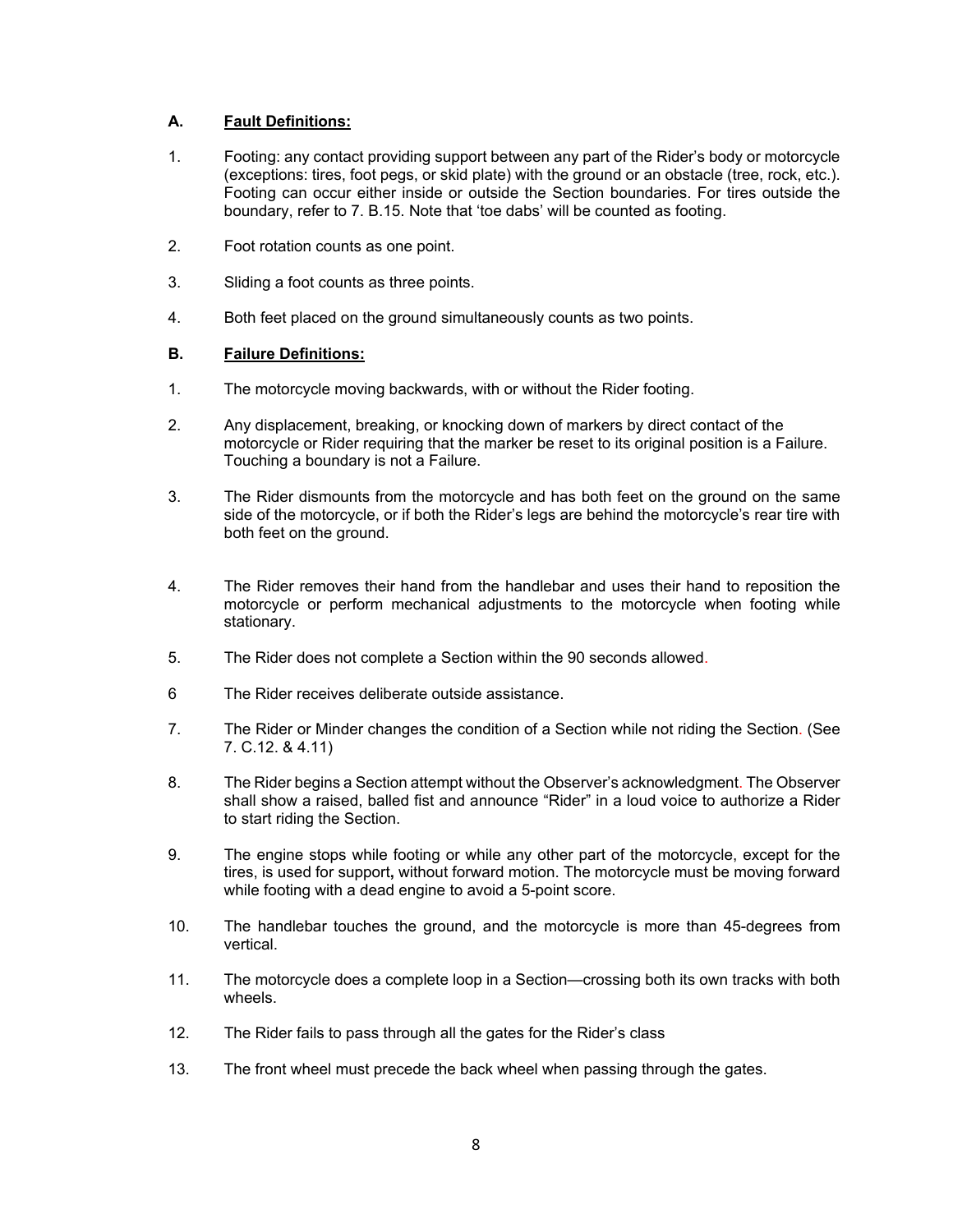- 14. The Rider passes, in either direction, through a gate of another class—that is, breaking the plane of a gate.
- 15. Either tire passes on the out-of-bounds side of the Section boundary with the tire on the ground. In the case of running over a taped boundary, for a Failure to occur there must be ground visible between the tape and the tire and the tire must be on the ground on the outof-bounds side of the tape. It is permitted to float one wheel over an exterior Section boundary, but not both tires. Jumping the motorcycle so that it travels outside of a boundary is a Failure.
- 16. The front axle does not pass through the Start and End gates, and all other gates for the class.
- 17. A Rider may only pass through any gate one time per Section attempt.
- 18. Failure to wear a functional wrist-tether type motor-killing device and have it connected to the motorcycle.
- 19. Only the greatest penalty, as defined above, shall be counted for the Section. However, the following points may be added as listed in 7, C,1 -15.

### **C. Other Penalties:**

- 1. If the Rider chooses to not attempt a Section, the Rider must report to the Observer with the Rider's score card to receive a "5" for that Section.
- 2. Sections are to be ridden in the designated order only. The penalty for missed Sections, or Sections ridden out of order, is 10 points per Section. Any Sections not scored and punched are missed Sections.
- 3. If blank or unmarked spaces on the scorecards exceed 10-percent of designated rides, the Rider will be considered a non-finisher.
- 4. A Rider waiting in line to enter a Section must not leave the Rider's motorcycle. If the Rider does, the Rider must go to the end of the line. Refusal to comply may be considered unsportsmanlike conduct. (See 7. C.7.)
- 5. Any Section ridden more than once per loop will receive 10 points, in addition to the firstattempt score. (See 7. C.7.)
- 6. Practice in any of the Sections before or during the Trial will result in disqualification of the Rider from the Trial.
- 7. Unsportsmanlike conduct, or offensive behavior or language by a Rider or Minder*,* will result in a penalty of 5 to 25 **(**or 100**)** points, or disqualification of the Rider and Minder, at the discretion of the referee. The 5- to-25-point penalty can be given at the sole discretion of any Observer or course official. The 5-to-25-point penalty can be punched on the Rider's scorecard in the five boxes provided. A written report must be filed with the Referee for the 100-point infraction. Repeated offenses may lead to further sanctions—as per AMA rule Chapter 4.4, item 3.
- 8. Exceeding any posted speed limit is a 5-point penalty *(for each offense)* before*,* during and after the Trial (See 7. C.7.)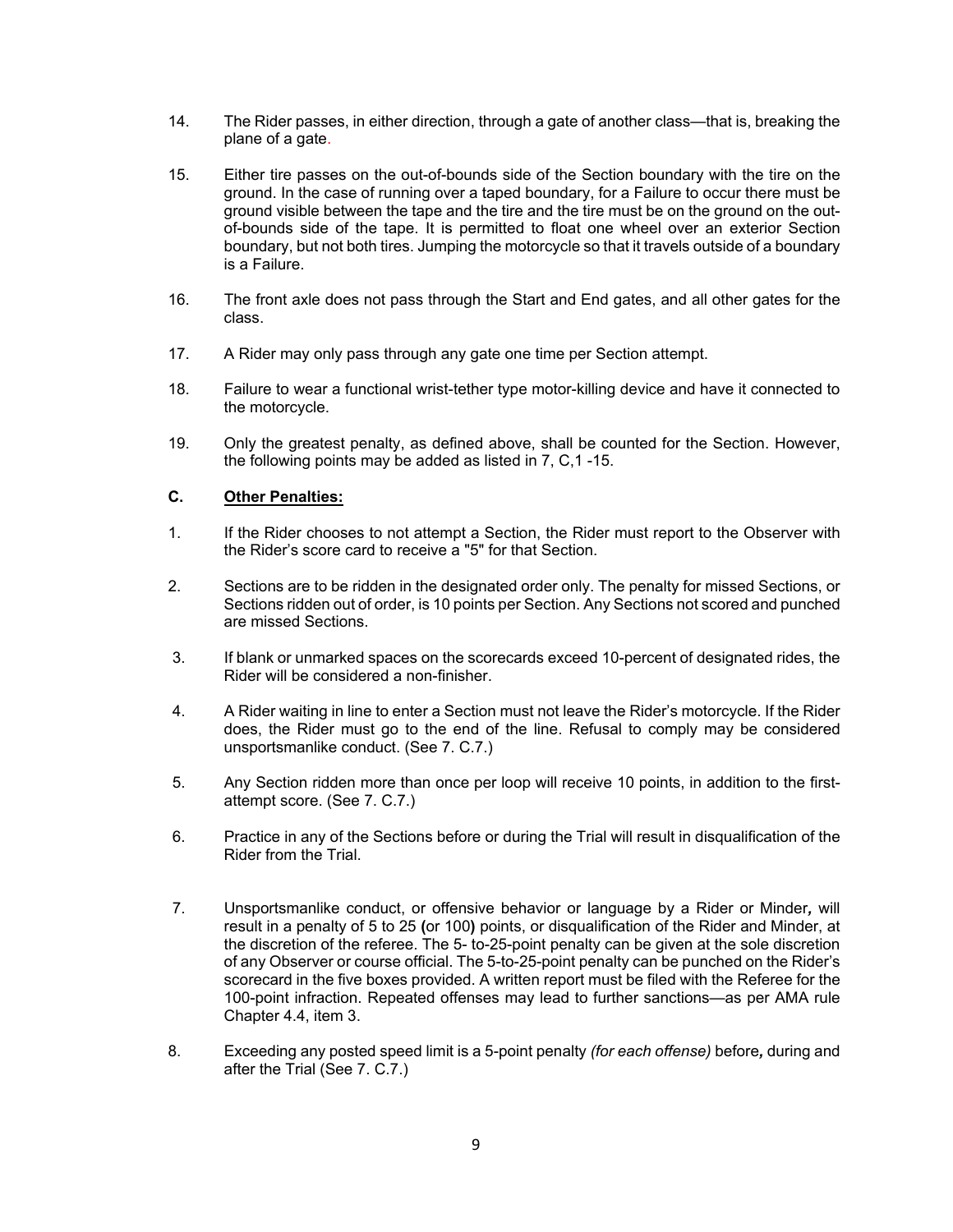- 9. A Rider arriving late at the start will be penalized a time penalty of a half-point per minute until the Rider picks up the Rider's loop card.
- 10. After the time limit, the Rider may arrive late, but penalty points will be added for arrival at the finish check after scheduled time at the rate of one half-point per minute. Any Rider turning in a scorecard later than 30 minutes after the Rider's scheduled time shall be disqualified. (See 6.) (7.C.11 for first loop time limit).
- 11. Pro class Riders will be assessed a time penalty of a half-point per minute for not completing the Rider's first loop within one-half the total time for the trial, plus 30 minutes. The time penalty period will be limited to 30 minutes (15 points maximum). Exceeding the time penalty period will result in exclusion from the Trial. Examples: (a) 6 hours 30 minutes for the trial, equals 3 hours 45 minutes for the first loop without penalty. (b) 7 hours for the Trial equals 4 hours for the first loop without penalty. Time will be recorded at the final Section of the loop.
- 12. YELLOW CARD RULE: Any Rider or Rider's Minder who refuses to obey the instructions of an Observer, or who behaves in an unsportsmanlike manner, shall be shown the Yellow Card. (See 7. b. 7, 9. 5. and 7. C.7.). The penalty for being shown the Yellow Card is 5 points for the first offense, 5 points for the second offense, and exclusion for the third offense occurring during a Trial. Penalty points are in addition to the points accumulated during the Rider's Section attempt.
- 13. Violation of these supplemental riding rules by a Rider or Minder will result in a penalty ranging from 5 points to exclusion from the Trial. If a Rider refuses to present the Rider's card to the Observer for punching the appropriate score for the additional penalty, or leaves the scene of the infraction, the Observer shall document the circumstance and report it to the Trials Master. Wherever possible, the Observer must punch the additional penalty before punching the riding score. The Protest Jury will assess the appropriate penalty. (See 7. C.7. & 7. C. 12).
- 14. A Rider cutting the course or going backwards on the Course may be disqualified at the discretion of the Referee.
- 15. A Rider must complete the entire Course under the power of the Rider and the Rider's motorcycle, without outside assistance.

### **8 EVENT TIES:**

In case of ties, (for the Pro class down to fifth (5) place and for all other classes for podium positions, including time penalty, the Rider with the lowest number of points on observation will win. If still tied, the Rider with the most cleans, and then ones, twos, or threes will win. If still tied, then the Rider with the lowest score in the first section of sequentially ridden sections where different points were scored by the riders will win. If still tied, the Riders will have a "ride-off" immediately after completing the trial, a coin toss will determine who rides first. The Riders shall ride three (3) sections chosen by the Trials Master and Sporting Steward which may be ridden backwards, if still tied, the Riders continue to ride these three (3) sections with modifications, if necessary, until a winner is determined.

## **9. PROTESTS:**

1. Obstruction is deemed to have occurred when a Rider, attempting a Section is prevented from completing a bona fide attempt due to some unauthorized obstruction. If a Rider claims obstruction, the Section Observer's decision as to whether a re-ride is permitted is final. Should a re-ride be granted, the Section shall be observed from the point of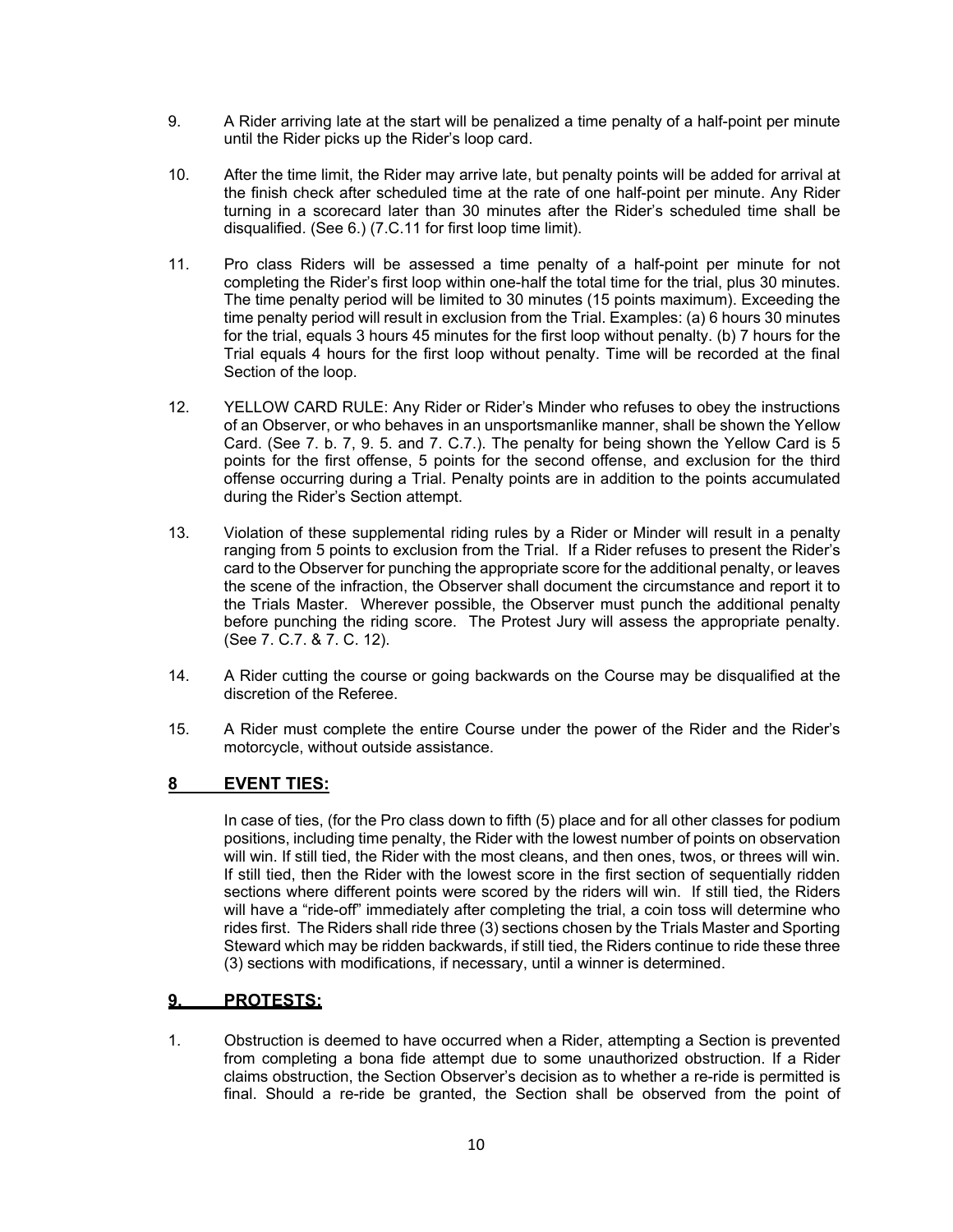obstruction onward. Any points lost prior to the point of the obstruction of the original attempt will stand.

- 2. It is the Rider's responsibility to acknowledge the score given and verify the Rider's scorecard is punched correctly at each Section and time recorded correctly when required. Verification must take place immediately upon completion of the attempt. Disagreement with the Observer must be noted and settled, if possible, while the situation is fresh in everyone's mind, without inconveniencing or delaying other Riders. Scoring protests will not be heard if the Observer was not made aware of the conflict immediately after the Section attempt.
- 3. A Protest Jury, consisting of the Referee, an NATC Sporting Steward, and a third member designated by the Referee, shall act on all written protests and rules infractions.
- 4. Protests must be in writing.
- 5. Only the Rider can protest the Rider's own penalty.
- 6. Protests must be filed with the Referee as soon as practical, but not later than 30 minutes after the results have been posted. The Referee shall render all decisions on protests as soon as possible, and no decision shall be made before all the pertinent Observers have been interviewed. If it is not possible for the Referee to decide the protest immediately, the Referee may permit the Rider and motorcycle to compete under protest. Any trophy the Rider may win will be withheld, pending the decision on the protest. Once made, a protest cannot be withdrawn without the permission of the Referee. All legitimate expenses to which the Referee may be put, as the result of a protest, must be paid by the protesting party. The Referee may demand from the protesting party, in advance, a deposit sufficient to cover any such expense. The referee or designated representative shall be available to discuss protests with protesting rider for 30 min following the end of the event.
- 7. Displacement protests shall be made using the protest form in the AMA rules Chapter 5, Appendix 5.8 and be measured using the formulas in AMA rules Chapter 2.2, A,1,H..
- 8. Appeal of the protest decision must be made in writing to AMA headquarters within 72 hours after such decision has been made.
- 9. Trial results will become official only after the Organizer has had time to check results for incorrect calculations.

## **10. YEAR-END CLASS RANKINGS**

- **A**. The NATC provides the official ranking of Riders to the AMA. All Riders competing will be ranked.
- **B.** All classes are ranked and awarded championship points by scoring all Trial events in a three-Trial or less series. In a series containing four or more events ranking and awarding of Championship points will occur after throwing out the worst event of each competitor from the total number of events, except the Pro class which counts all Trial events in the series.
- **C.** There will be a separate East and West series for all classes except the Pro, Women's Pro, Expert and Junior Expert 125 classes. The Pro and Women's Pro, Expert and Junior Expert 125 series will include both the East and West series.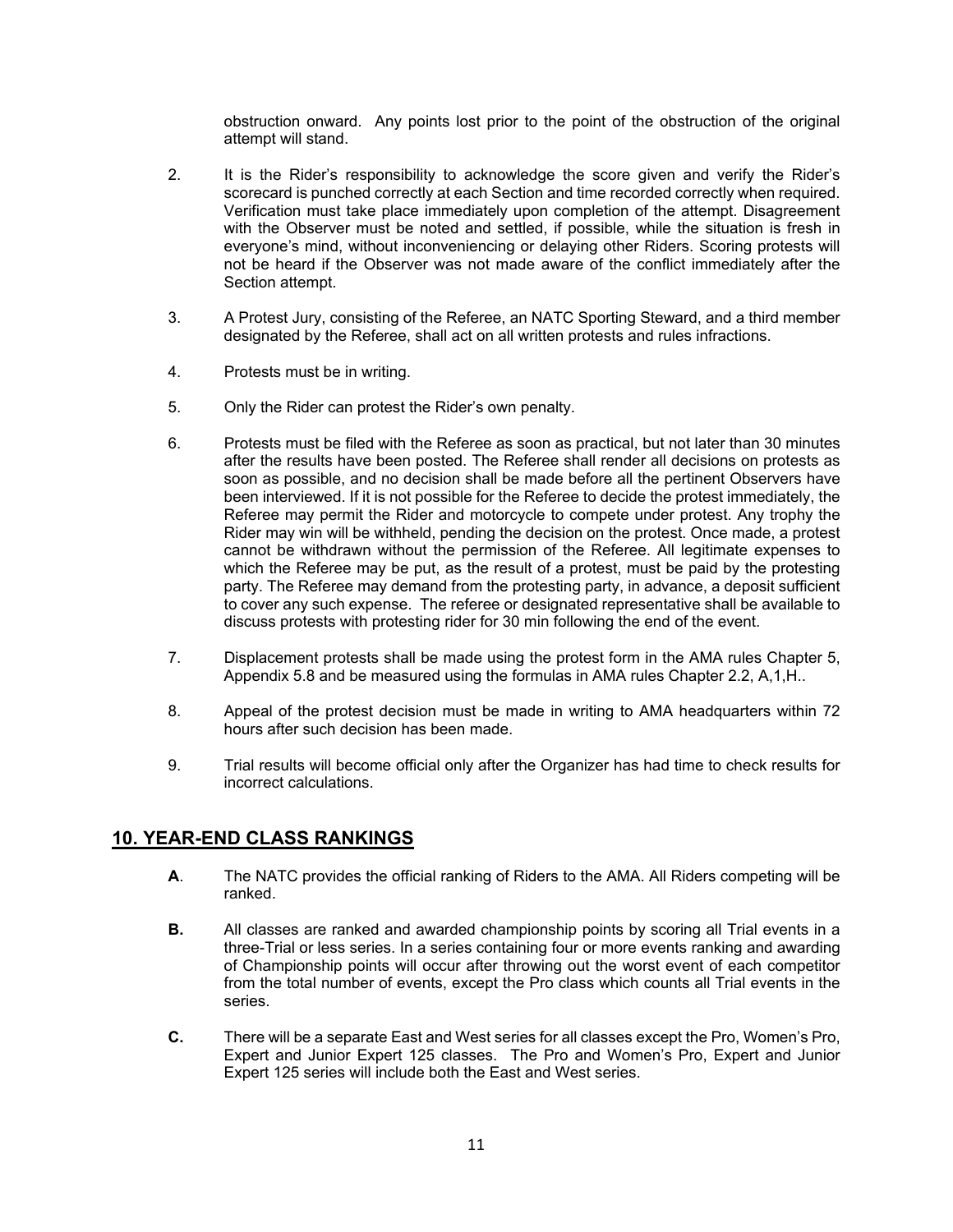## **D. Points System:**

Championship points shall be awarded per the following system**:** 

| <b>POSITION</b> | <b>POINTS</b> | <b>POSITION</b> | <b>POINTS</b>                     |
|-----------------|---------------|-----------------|-----------------------------------|
|                 | 30            | $6 - 20$        | Decreases 1 point per position    |
| റ               | 25            | 21-29           | Decreases 0.1 point per position  |
| 3               | 21            | 30-39           | Decreases 0.01 point per position |
| 4               | 18            |                 |                                   |
| 5               | 16            |                 |                                   |

1 additional championship point shall be awarded to the rider with the lowest loop score on each loop. In case of a tie for lowest score on a loop, no points would be awarded.

**E.** In case of a tie on required Championship points (not including the throw-away event) at the end of the series, the Rider with the highest total Championship points where the two riders competed against each other (including the throw-away event) will win. If still tied, the rider with the lowest total overall score on observation, at those events (including the throw-away event), where the riders competed against each other will win. If still tied, the total number of cleans, 1s, 2s, 3s and 5s at the first Trial of the series where the two Riders competed against each other will be used. When the Riders did not ride head-to-head and they are still tied, then the Rider in the Trial with the largest entry in that class—meaning that Rider beat more competitors—will win. In all classes, year-end Championship ties beyond podium positions will be listed as finishing in the same place with the following position not listed. Example: Riders A and B both finish the year with five points tying them for 16th place, both will be listed as finishing in 16th place and the next Rider will finish 18th in the class.

## **11. COURSE REQUIREMENTS**

- **A.** The course shall consist of 12 Sections for all classes laid out in a loop to be ridden three times. The exact reuse of day one Sections on day two of a two-day trial is prohibited. There may be Pro-Only Sections. Example: Section 12A for support classes; Section 12B for the Pro class.
- **B.** The course shall be marked with high-visibility pink tape and red arrows. Each arrow should be marked with the number of the next Section on the loop.
- **C.** When there is a turn, arrows must be used.
- **D.** An "X" must mark caution or technical parts of the Course.
- **E.** Two-way traffic on single-lane paths is not permitted.
- **F.** The Course must provide a reasonably easy Minder loop by-passing each Section. This loop should be cleared and marked to the end of the Section.

## **12. SECTION REQUIREMENTS**

**A.** The Sections should be made up of natural obstacles such as, but not limited to, mud, rocks, water, logs, climbs, and descents. Wherever possible, natural boundaries such as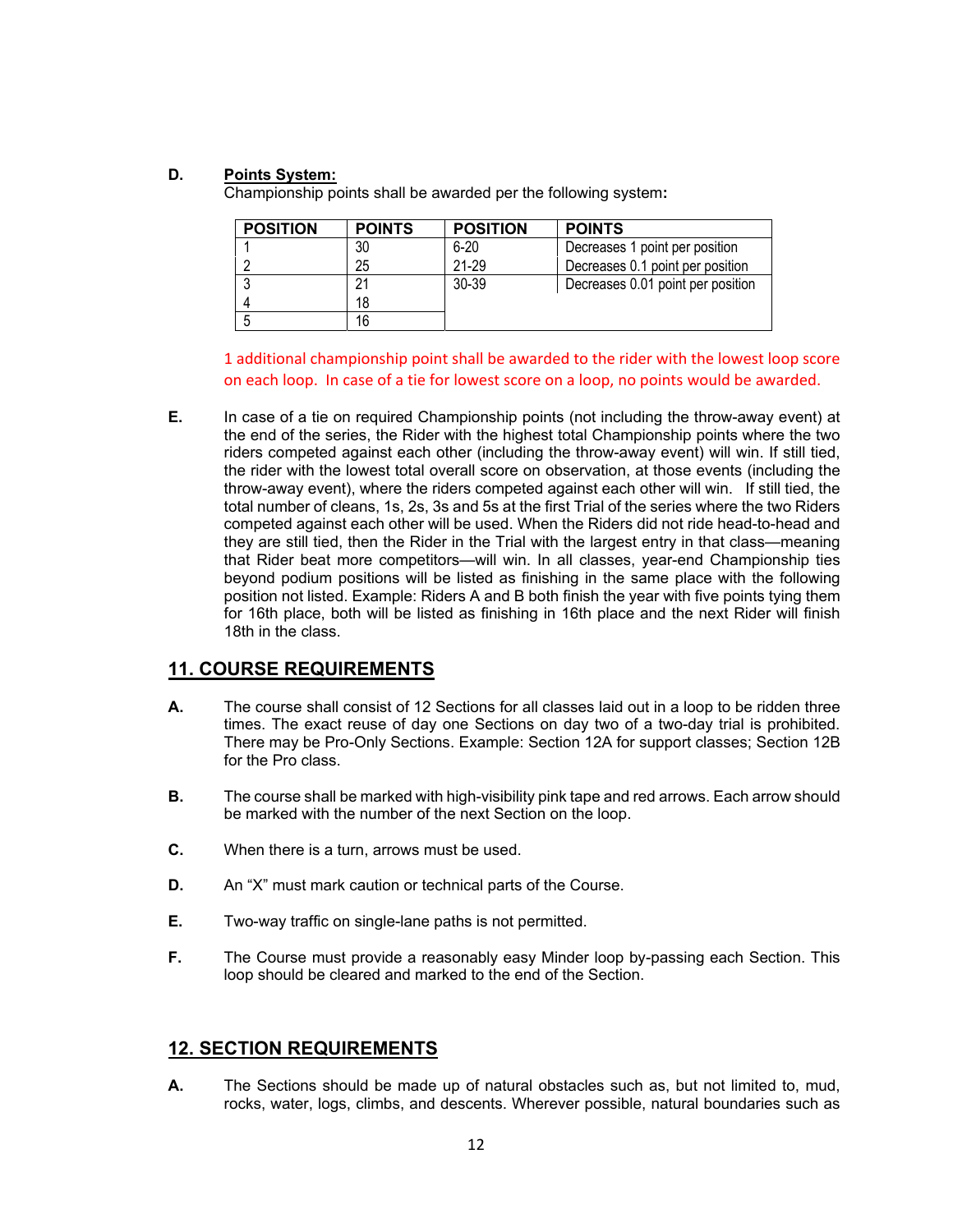creek banks should be used. The Section begins with "START" cards forming a gate. The Sections progress through gates of four-feet-minimum width, marked with NATC-supplied markers. Where practical, the gates should be placed square to the path of the Section, and firmly attached to a stable object. A gate consisting of "END" cards marks the end of the Section. Ribbons and Markers should be firmly placed four-to-twelve inches above the ground. All markers must be placed upright, including the Start and End markers. The external boundaries must be fully ribboned.

**B.** The actual width of the Section may be reduced by the use of "gates" indicated by markers, as shown below, with the minimum width between these markers being 48 inches. Each side of each gate must be attached to a stable object. A piece of ribbon can be placed between the gate and the Section boundary ribbon or another gate to stop Riders from going backwards. Gate arrows must be Black for Pro, Red for Expert, Blue for Expert Sportsman, White-with-black background for Support and green-with-white background for Clubman.



- $\mathbf{C}$ **C.** The Section boundaries and markers must be maintained in the condition presented to the first Rider. No sections shall be changed or altered after the event starts (first rider goes out) No Rider should be allowed to ride the Section until it is repaired. Repair materials should be available to the Observer.
- **D.** Once National Sections are finalized by the Sporting Steward, no contestant is permitted to inspect the Sections except during the event. During the event a Rider may stop and inspect Sections on foot prior to riding for score, providing the Rider's motorcycle is parked off the course. At the discretion of the Referee, the Course may be closed as well. In that case, signs indicating the course closure must be adequately displayed in the pit area. Sections are to be separately numbered.
- **E.** The Sections must not be so long or difficult that bottlenecks result, causing the time limit to become unfair. The Sections must neither contain impossible turns, ascents, descents, nor be too difficult. Ideally, no Section should require more than 50 seconds to ride. Sections may be test ridden by either the Referee or a designee to determine that layout, deterioration, or weather will not render the Section too difficult to complete.
- **F.** Continuous (Double) Sections are not allowed.
- **G.** All classes will ride the same Course (loop) as the National Pro class, with the same time limit. National Trial organizers will include five (5) rider lines corresponding to number plate background colors (Green, White, Blue, Red and Black). (See Section 2. B. for plate colors) in all sections. Gates in a Section allow the classes to ride a less-demanding line than the Pro class. Difficulty is in this order, Clubman-Easiest (Green) then increasing in difficulty from Support (White), Expert Sportsman (Blue), Expert (Red) and the hardest Pro (Black) Use as few gates as possible. Each class must ride only the line indicated by the gates of that class.

## **13. TRIAL AND YEAR-END AWARDS**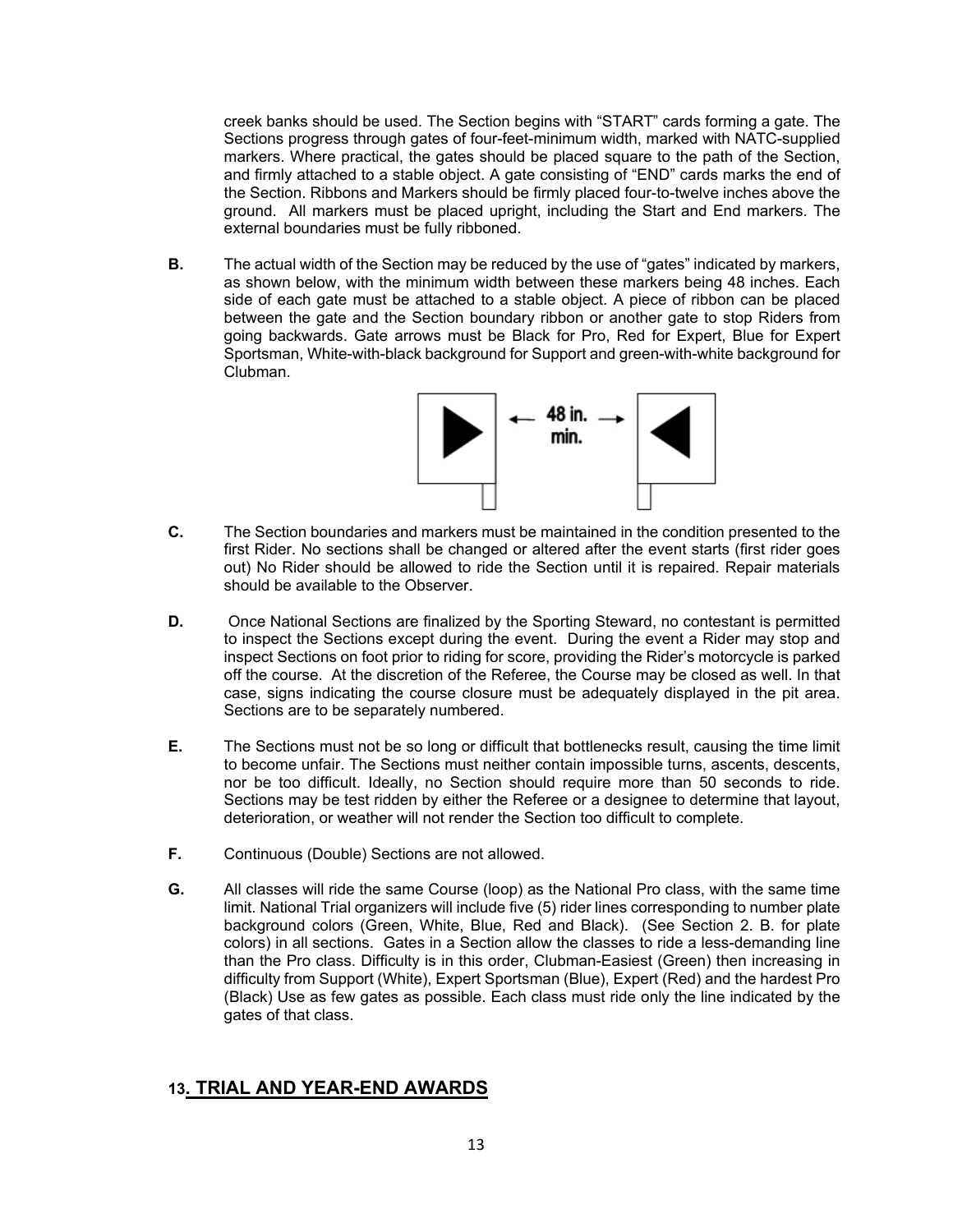### **A. Trial Awards:**

The hosting club must provide awards for the winners of each class each day and have an awards ceremony each day. This is a minimum required by the NATC. The Youth awards will be provided by the Youth series coordinator and given out the day after each Youth Trial. Finisher's awards, other than those provided by the NATC, are optional and are the responsibility of each hosting club.

#### **B. Series Year-End Awards:**  At the end of each series, special awards will be given to the champions in each class from the AMA.

## **14. MANUFACTURER'S AND PRESS BIBS:**

- **A***.* Two Red bibs will be issued to each Manufacturer to allow Manufacturer personnel access to the Course (loop), but under no circumstances, can it be used to access the sections. Representatives of the Manufacturer must meet the same requirements as other riders on the course (i.e., AMA Membership, sign release) and possess enough ability to navigate the loop in a safe manner. Manufacturer's bibs can only be issued during signup and technical inspections. The Motorcycle being used by the representative must go through and pass technical inspection (other than jersey and number plate requirements) as all other motorcycles on the loop.
- **B.** The Trial-Master of each event can deny issuance of a manufacturer's bib and furthermore can remove the bib for cause.
- **C.** One Yellow bib may be issued to a Press representative per publication (online or print) to allow press personnel access to the loop at the discretion of the organizer. If a Motorcycle is being used by the representative it must go through and pass technical inspection (other than jersey and number plate requirements) as all other motorcycles on the loop. Representatives of the Press riding a motorcycle must meet the same requirements as other riders on the course (i.e., AMA Membership, sign release) and possess enough ability to navigate the loop in a safe manner.
- **D**. A Yellow Press bib does not give the wearer access into the Sections, unless authorized by the Observer.
- **E**. The Trial-Master of each event can deny issuance of a press bib and furthermore can remove the bib for cause.

## **15. OFFICIALS**

### **A. Referee / Trial Master**

 There is not a separate individual who functions solely as the Referee. The Trials Master usually performs the Referee's job. Occasionally, the Trials Organizer serves as the Referee. One of these individuals will be responsible for assuming the duties of the Referee, as described in these rules. The Referee is in charge of the course and the Sections. It is the Referee's responsibility and authority to interpret the AMA/NATC Supplemental Riding Rules and to develop the supplementary regulations. The authority for running individual Trials rests entirely with the Referee for that Trial, as defined in the AMA rules. The Referee may designate any individual to act as his representative for a specific job, such as serving on a Protest Jury.